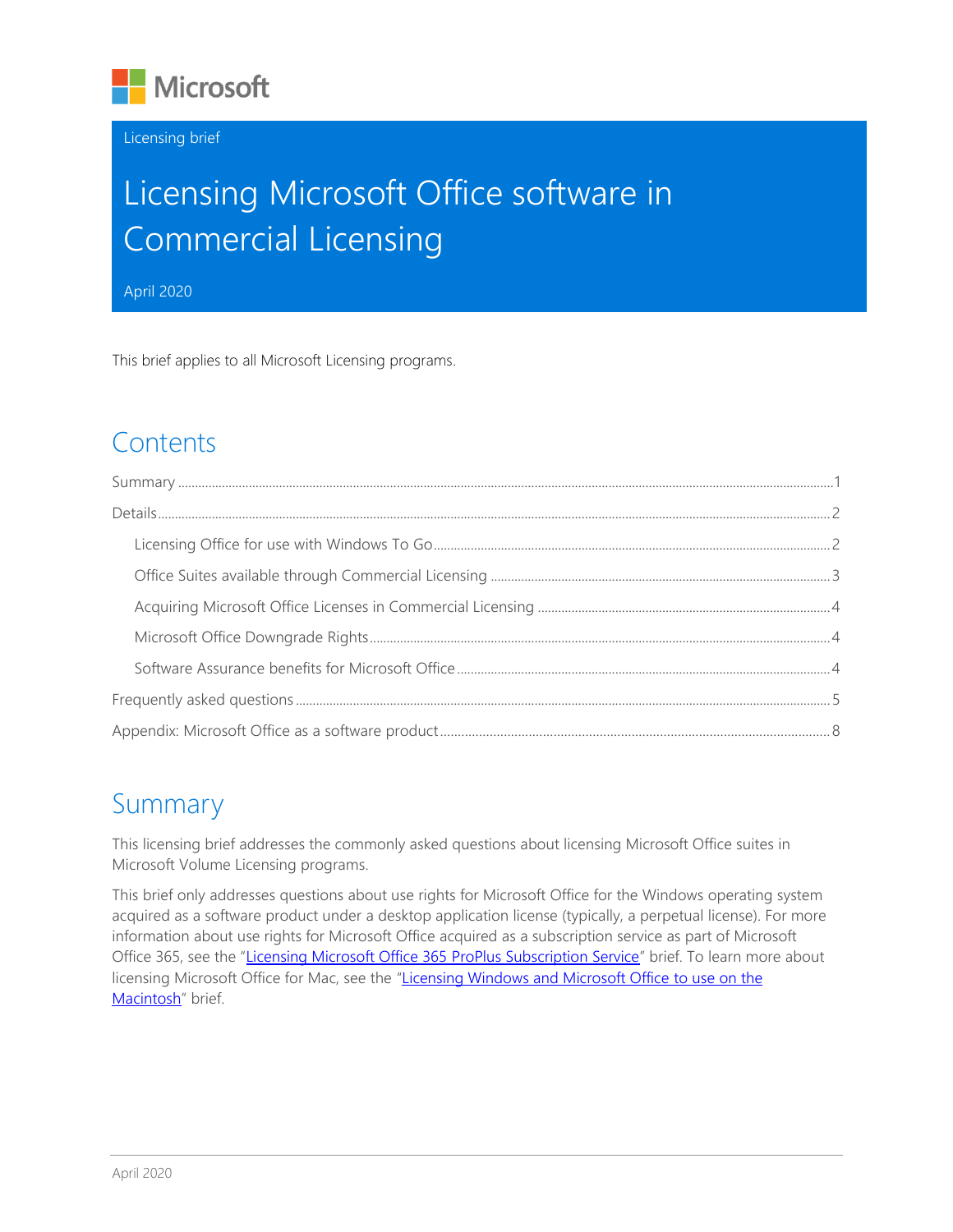### <span id="page-1-0"></span>**Details**

### Per Device Microsoft Office Licensing

Microsoft Office 2019 software is licensed on a "per device" basis. Users must assign each Microsoft Office license to a single physical hardware system ("licensed device"). The license permits use of the software on the licensed device.

Commercial Licensing customers have the right to install and use any number of copies of the software on the licensed device on physical and/or virtual machines.

Customers may access Microsoft Office remotely, but one license is required for each physical device running or accessing the application. This includes situations where you run the software on your local device or access the software installed on another device like a server. See more detail in the Remote Access for [Microsoft Office section.](#page-1-2)

### <span id="page-1-2"></span>Remote Access for Microsoft Office

Microsoft Office Application device licenses include Remote Use Rights, which allows remote access to the software from any licensed device. With Remote Use Rights, a company may install Microsoft Office on a single device for remote access two different ways.

- When installing the software on a desktop, the desktop device must be licensed. The primary user (the primary user is the user who uses the licensed device more than 50 percent of the time in any 90-day period) of the licensed device may remotely access the software running on the licensed device from any other device. Non-primary users may also access the software running on the device if the device they access from is also licensed for Office.
- Customers may choose to host Office applications on a dedicated server for remote access by their end users from their own devices. This option does not require a license to be assigned to the server itself but does require an Office license for each device remotely accessing the software on the server (see exception under Roaming Rights section below). The customer may alternatively choose to use a third party to host the server, if the server is dedicated to the specific customer. This is often referred to as "Outsourcing Software Management" and requires the third party to be an Authorized Outsourcer. An Authorized Outsourcer is any third party that is not designated as a Listed Provider. A list of Listed Providers can be found at [https://aka.ms/ListedProviders.](https://aka.ms/ListedProviders)

Note: The license terms for Outsourcing Software Management were updated October 1, 2019. The use of a Listed Provider was not restricted prior to the terms being updated and licenses acquired prior to this date aren't impacted. See Microsoft's Product Terms for details.

### <span id="page-1-1"></span>Licensing Office for use with Windows To Go

You can use Office installed on a USB drive with Windows To Go when you license the work device for the following:

- Windows 10 with Software Assurance for the Windows desktop operating system or Windows Virtual Desktop Access subscription license, and
- Office Professional Plus 2019/2016 or Office Standard 2019/2016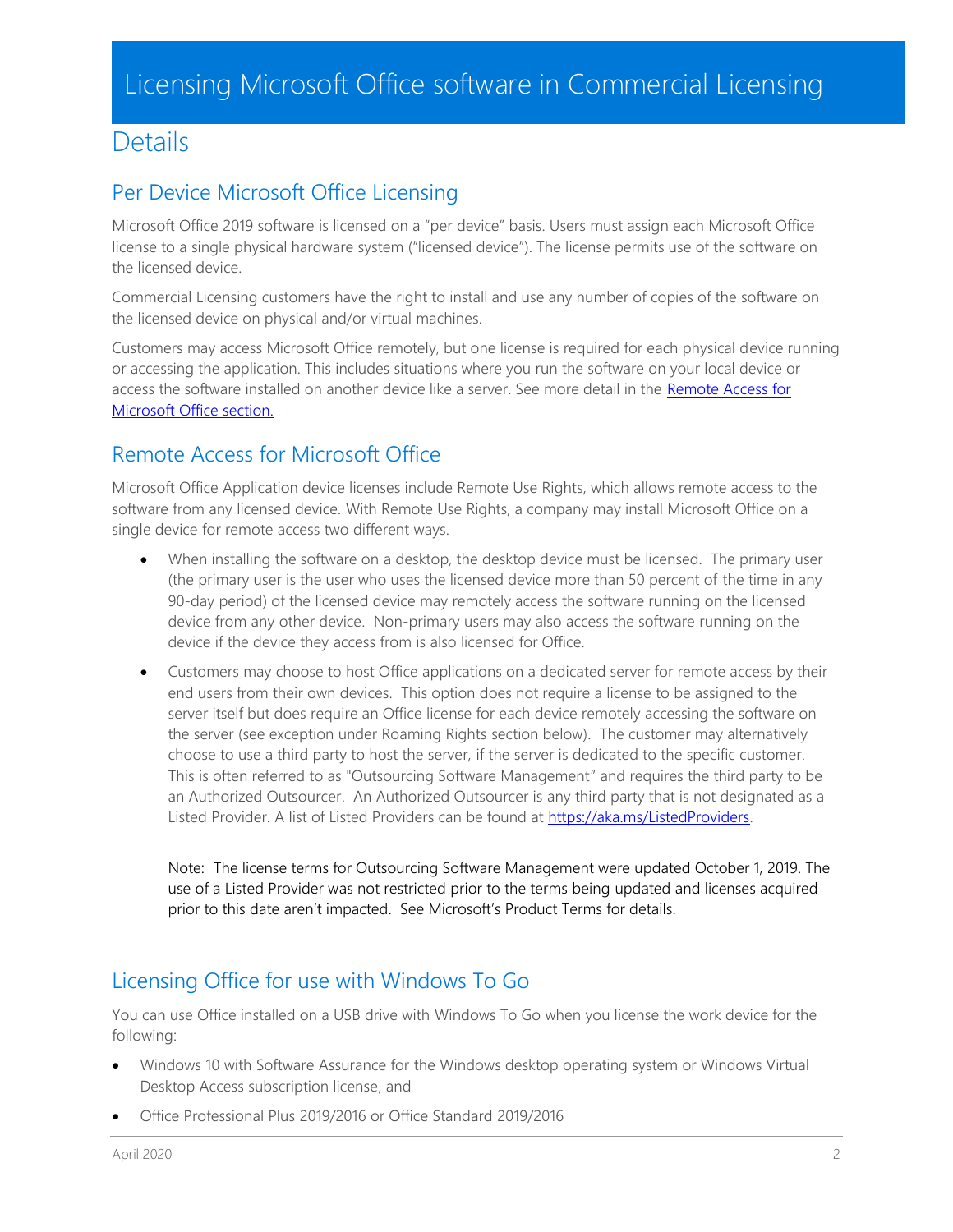As a result, a user can use a USB drive to run Office on any licensed work device while on company premises. If you also have active Software Assurance for your Office suite license, the primary user of the licensed device can use the USB drive to run Office on devices outside of the workplace through the Office Roaming Rights benefits.

### <span id="page-2-0"></span>Office Suites available through Commercial Licensing

Office Standard 2019, Office Professional Plus 2019, and Office for Mac 2019 are available as software products under desktop application licenses through Microsoft Commercial Licensing.

|              |                                               | Office Standard<br>2019 | Office Professional<br><b>Plus 2019</b> | Office for Mac<br>2019 |
|--------------|-----------------------------------------------|-------------------------|-----------------------------------------|------------------------|
| Applications | Word                                          | $\bullet$               | $\bullet$                               | $\bullet$              |
|              | Excel                                         | $\bullet$               | $\bullet$                               |                        |
|              | PowerPoint                                    |                         |                                         |                        |
|              | OneNote                                       |                         |                                         |                        |
|              | Outlook                                       |                         |                                         |                        |
|              | Publisher                                     | $\bullet$               | $\bullet$                               |                        |
|              | Access                                        |                         |                                         |                        |
|              | Skype for Business                            |                         | $\bullet$                               |                        |
| Premium      | Volume Activation                             |                         |                                         |                        |
| Value        | Group Policy <sup>1</sup>                     | $\bullet$               | $\bullet$                               |                        |
|              | Use with RDS                                  | $\bullet$               | $\bullet$                               |                        |
|              | App Telemetry                                 |                         | $\bullet$                               | $\bullet$              |
|              | Update Controls                               | $\bullet$               | $\bullet$                               | $\bullet$              |
|              | Email Retention <sup>2</sup>                  |                         | $\bullet$                               |                        |
|              | Access Site Mailboxes <sup>2</sup>            |                         | $\bullet$                               |                        |
|              | Access In-Place Archive Folder <sup>2,3</sup> |                         | $\bullet$                               | $\bullet$              |
|              | Spreadsheet Controls                          |                         | $\bullet$                               |                        |
|              | Business Intelligence                         |                         | $\bullet$                               |                        |
|              | Create IRM Email <sup>2</sup>                 |                         | $\bullet$                               | $\bullet$              |
|              | Data Loss Prevention <sup>2</sup>             |                         |                                         |                        |
|              | Enterprise Voice <sup>2,4</sup>               |                         |                                         |                        |

1Allows the organization to push certain configuration settings (security settings, app settings, Active Directory roaming, etc.) for Office to machines logging onto the corporate network.

<sup>2</sup>The suites provide different levels of integration with business productivity servers.

3Archive email from Outlook—no .pst files needed—and set retention policies that automatically archive or delete email. IT admins can centrally manage the In-Place Archive.

4Enterprise Voice includes several advanced calling features as well, such as delegation, team calling, Group Call Pickup, and Response Groups.

5Software Assurance required.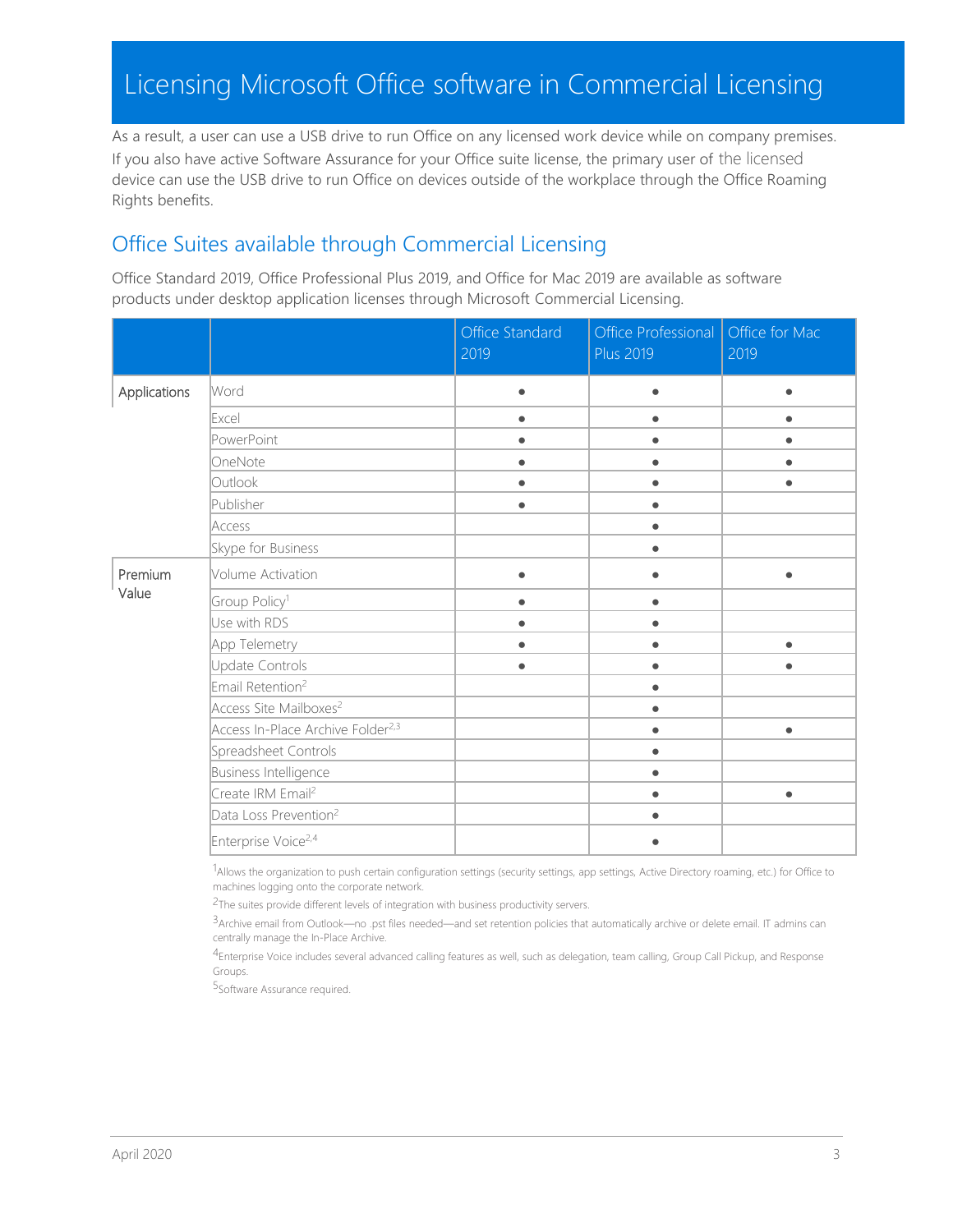### <span id="page-3-0"></span>Acquiring Microsoft Office Licenses in Commercial Licensing

Volume Licensing programs where different editions of Microsoft Office are available as a software product under desktop application licenses vary (as shown in the following table).

| Volume Licensing program                            | Office Standard 2019 | <b>Office Professional Plus 2019</b> | Office for Mac 2019 |
|-----------------------------------------------------|----------------------|--------------------------------------|---------------------|
|                                                     |                      |                                      |                     |
| Open                                                |                      |                                      |                     |
| Open Value*                                         |                      |                                      |                     |
| Open Value Subscription**                           | $\bullet$            |                                      |                     |
| Select Plus                                         | $\bullet$            |                                      |                     |
| Microsoft Products and Services<br>Agreement (MPSA) |                      |                                      |                     |
| School Enrollment                                   |                      |                                      |                     |
| Enterprise Agreement**                              |                      |                                      |                     |
| Enterprise Subscription<br>Agreement**              |                      |                                      |                     |

\*Office Professional Plus must be licensed as an enterprise product in an Open Value Organization-wide agreement.

\*\*Office Professional Plus must be licensed as an enterprise product.

### <span id="page-3-1"></span>Microsoft Office Downgrade Rights

Some customers who have rights to more recent versions of Microsoft Office suites might want to continue using prior versions of those suites. This is permitted for Microsoft Office under desktop application licenses and is known as a "downgrade right." Customers may downgrade to earlier versions of the Microsoft Office software products, but only to the same edition of software product for which their device is licensed. That is, a customer may not downgrade from Office Standard 2019 to Office Professional Plus 2016.

The following shows the downgrade rights for the most recent Microsoft Office version:

| Microsoft Office license      | Downgrade rights              |
|-------------------------------|-------------------------------|
| Office Standard 2019          | Office Standard 2016          |
| Office Professional Plus 2019 | Office Professional Plus 2016 |
| Office for Mac 2019           | Office for Mac 2016           |

### <span id="page-3-2"></span>Software Assurance benefits for Microsoft Office

The Microsoft Software Assurance benefits vary by product and product pool. The following are key Software Assurance benefits applicable to Microsoft Office.

#### New Version Rights

With Software Assurance, customers are eligible to upgrade to new versions of licensed software. New Version Rights means the right to upgrade to the latest version of that software made available during the Software Assurance coverage period. Customers may run the new version of software in place of the licensed product. For example, if a new version of Microsoft Office is made available during the term of your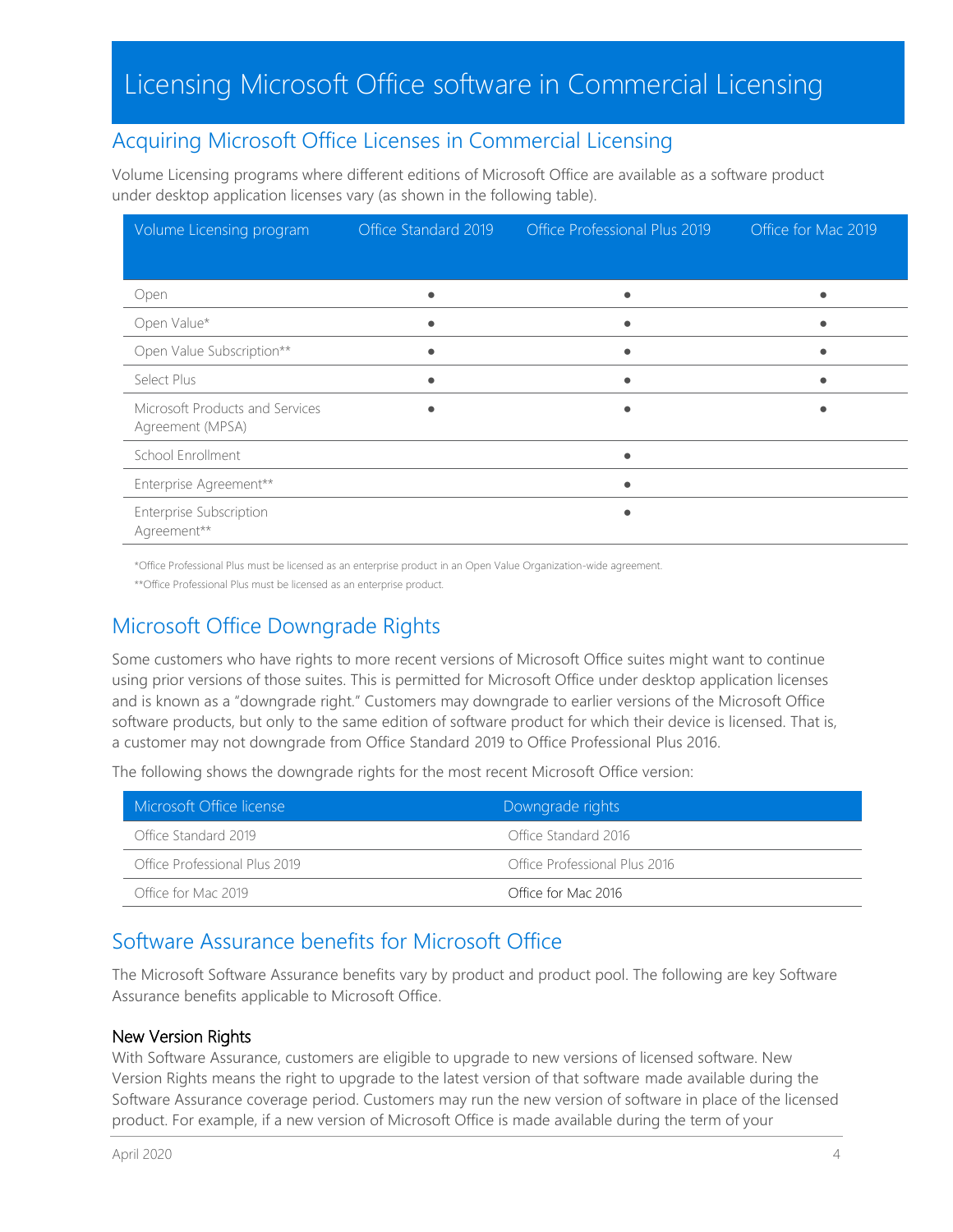coverage, your licenses will be automatically upgraded to the new version (for example, from Office Standard 2016 to Office Standard 2019 or from Office Professional Plus 2016 to Office Professional Plus 2019).

Customers who acquired perpetual (i.e. non-subscription) licenses through Software Assurance can deploy the upgrades after their coverage has expired.

#### Roaming Use Rights

Customers with active Software Assurance for Microsoft Office software products are eligible to use roaming rights benefits. The single primary user of the licensed device may remotely access the software running on servers dedicated to the customer's use (for example, in your data center) from a qualifying third-party device or run the software in a virtual Operating System Environment (OSE) on a qualifying third-party device when the user is not on you or your affiliates premises. Additionally, if the device is also licensed for Software Assurance for the Windows desktop operating system, you may run Office from a USB device with Windows To Go.

A qualifying third-party device is a device that's not controlled, directly or indirectly, by you or your affiliates (for example, a third party's public kiosk or an employee's personal device). When the primary user is on you or your affiliates' premises, Roaming Use Rights aren't applicable. For example, an employee may not use their personal devices on premises and exercise their roaming rights benefits. This same user may access Microsoft Office from this personal device when at home.

#### Microsoft Home Use Program

Under the Microsoft Home Use Program, customers' employees may acquire Office 365 subscriptions for their personal use at a discount off the retail price. Employees may renew their subscriptions under this program indefinitely, regardless of customers' licensing status.

#### Office for the web and Office Online Server

Microsoft Office Online Server offers view-only access to Office documents on an Internet browser. For editing of Office documents, you need Software Assurance for an Office suite license acquired through Commercial Licensing. The single primary user\* of an Office licensed device can edit documents using Office Online Server from any device, including those not licensed for Office. External users\*\* don't need an Office suite license to view or edit Office documents on an Internet browser.

Primary users of an Office licensed device with active Software Assurance may also access Office Online\*\*\* service to view and edit Office documents.

#### [Find more information about Office Online Server.](https://blogs.office.com/2016/05/04/office-online-server-now-available/)

\*The primary user is the user who uses the licensed device more than 50 percent of the time in any 90-day period. \*\*External users are those users that are neither your or your affiliates' employees, nor your or your affiliates' on-site contractors or on-site agents.

<span id="page-4-0"></span>\*\*\*Users must also be licensed for SharePoint Online or OneDrive for Business plans to access Office for the web services.

## Frequently asked questions

1. I have an employee from our marketing organization that only needs to use Microsoft PowerPoint. Can an employee from our finance organization that doesn't need PowerPoint share their Microsoft Office suite with the marketing organization user?

Office Standard and Office Professional Plus are Microsoft Office suites which consist of more than one software product offered under a single license. Users may not separate the software for use on more than one computer. If you have employees that only need to use a single Microsoft Office application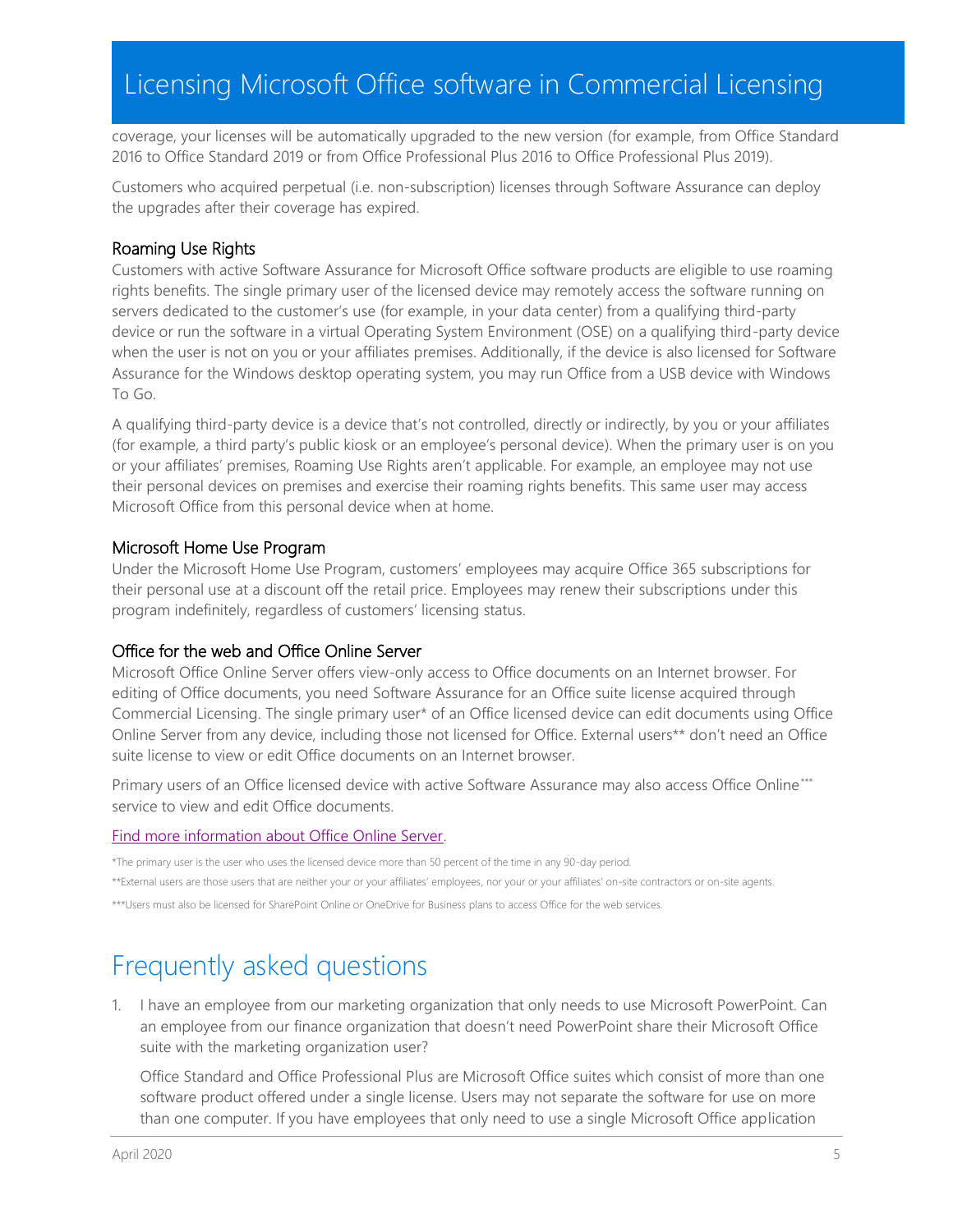individual Office application licenses are available for purchase on a stand-alone basis in Open, MPSA, and Select programs.

2. Our company has a mixed deployment with both Office Standard 2019 and Office Professional Plus 2019. What Microsoft Office licenses do I need if my users access Microsoft Office remotely from a server?

Customers must license all devices accessing a server for the same Microsoft Office suite installed on their licensed devices. The organization may accomplish this by, 1) deploying a single Microsoft Office edition company-wide; or 2) maintaining separate servers for each Microsoft Office edition.

3. Our company has a mixed deployment with both Office Professional Plus 2019 in German language and English language. What Microsoft Office licenses do I need?

Microsoft Office 2019 licenses include the Multi-Language Pack and proofing tools. The ability to change languages or use multiple languages is included with all Office 2019 suites and applications' software (such as Excel). For Office 2019, the Office Multi-Language Pack is now included as part of the product. Customers with prior versions covered with Software Assurance will continue to receive this right as part of their Software Assurance coverage.

4. I have a personal laptop device I like using at work for meetings. May I access a Microsoft Office copy remotely that is deployed on a company server using Remote Desktop Services?

The company would need to assign an Office device license to your personal laptop that is the same version and edition of Office being remotely accessed on the company's dedicated server. Since you are using your personal device on premises, Office Roaming Rights would not apply. Only third-party qualified desktops used outside of company premises may exercise Office Roaming Rights. Some examples include home and airport kiosk devices.

5. How can I be licensed for access to the Office Online Server for editing?

Office suite licenses with Software Assurance allow you to edit Office files using the Office Online Server from the licensed device. Users licensed for Office 365 ProPlus can also edit files using Office Online Server.

6. When licensed with Office Professional Plus 2019, Office Standard 2019, or Office for Mac 2019 are Office Online applications licensed on a per device or per user basis?

Office client suites are licensed per device. The primary user of a device licensed for this Office software with active Software Assurance is licensed for access to the online companion Office Online applications from any device. In these situations, the primary user is enabled for remote online access through Office Online Server.

7. What licenses are required for external users collaborating with licensed employees?

External users accessing Office Online documents for viewing or editing aren't required to license the new Office suites. External users are those users who aren't either your or your affiliates' employees or your or your affiliates' on-site contractors or on-site agents.

8. Do my employees need an Office Professional Plus 2019, Office Standard 2019, or Office for Mac 2019 license for viewing only Office Online documents?

No. Office suite licenses with Software Assurance are only required for those employees editing Office Online Server documents.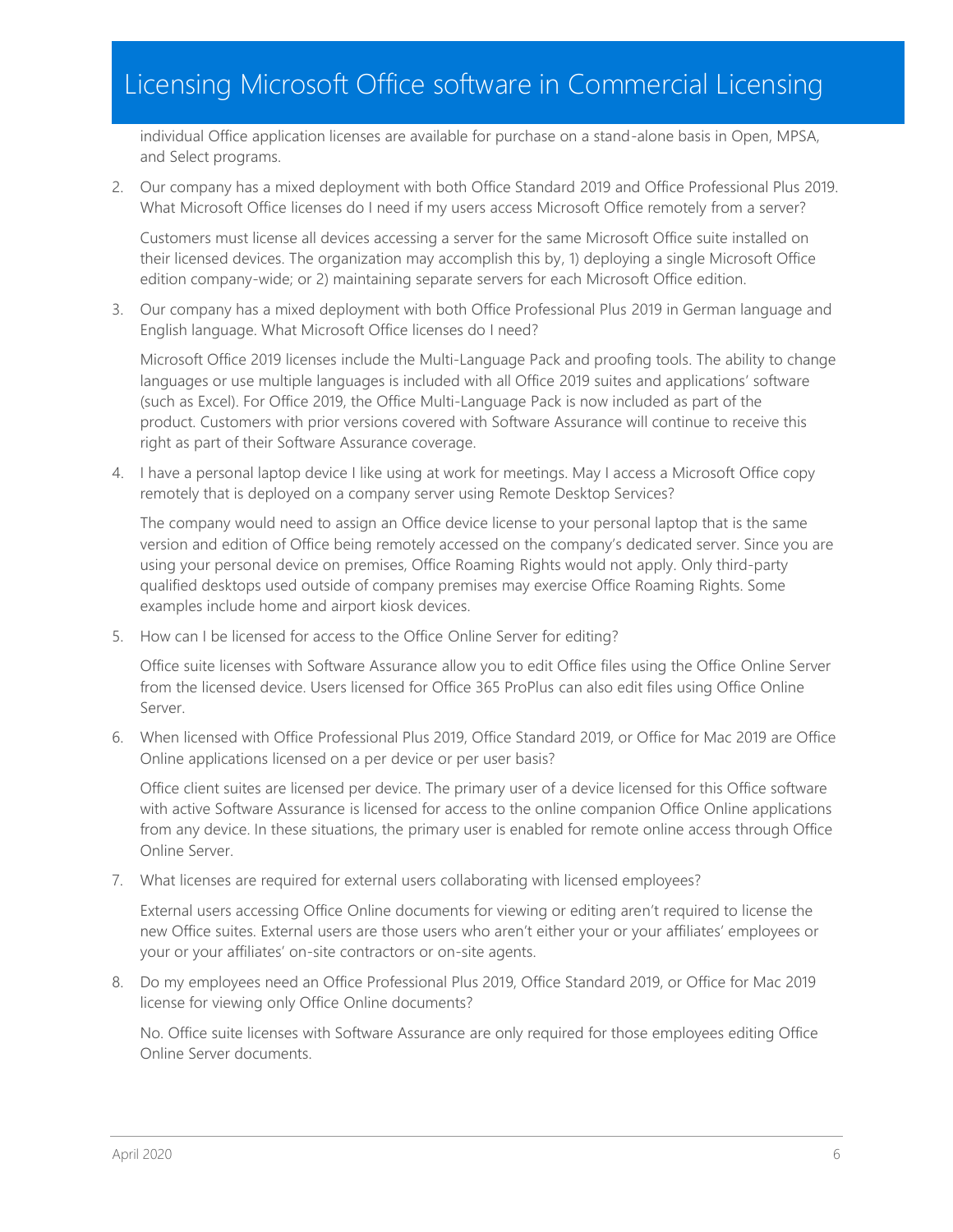#### 9. What's included in Office Online Server?

Office Online Server provides browser-based versions of Word, PowerPoint, Excel, and OneNote from on-premises environments. Office Online Server is version-less and provides most of Office Online service features through regular software updates.

10. Can I install a copy of Office Professional Plus 2019 or Office Standard 2019 on a USB drive with my Windows To Go rights?

Yes. You can install a copy of Office Professional Plus 2019 or Office Standard 2019 on a USB drive and use Office on any licensed work device. Those rights only apply for using a copy of Office on a USB drive on company premises. If the primary user's licensed device is licensed with Software Assurance, the user can also use Office via Windows to Go off company premises on a personal device. Note that you must also have active Software Assurance for Windows to be licensed for Windows To Go rights.

11. Our company has deployed Office Professional Plus 2019 in a virtual machine hosted on a company dedicated network server for remote access by one or multiple end users. Can a single device license be assigned to the virtual machine and be accessed by any user, since the virtual machine is where the software is installed?

No. Each device an end user uses to access Office software on a server is required to be licensed. .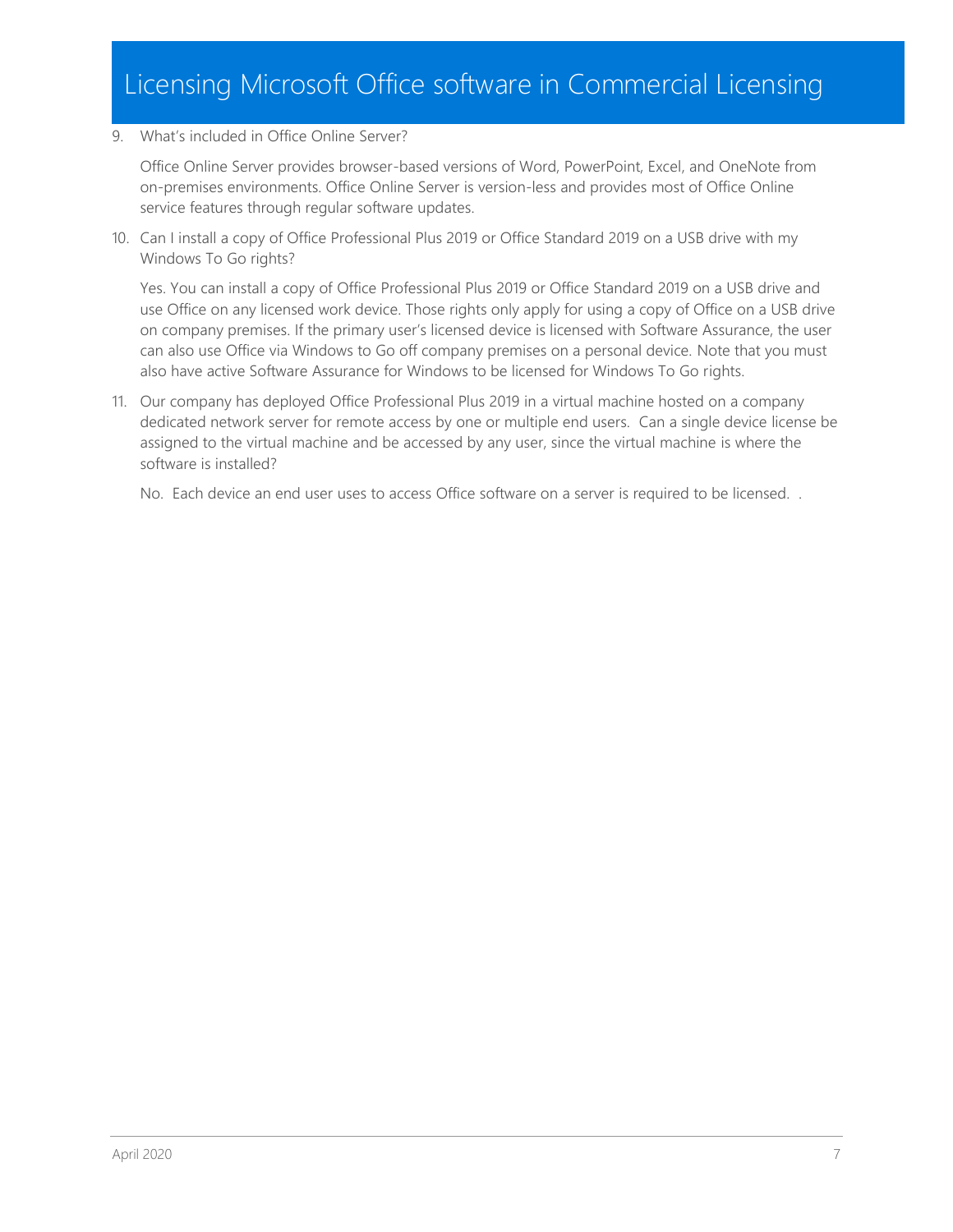## <span id="page-7-0"></span>Appendix: Microsoft Office as a software product

Customers may license Office as a software product or a subscription service. See below for the main differences between the two offerings.

|                         | Microsoft Office as a software<br>product                                                                                                                                                                                                  | Microsoft Office as a subscription<br>service                                                                                                                                                                                                                                                                                                                                               |
|-------------------------|--------------------------------------------------------------------------------------------------------------------------------------------------------------------------------------------------------------------------------------------|---------------------------------------------------------------------------------------------------------------------------------------------------------------------------------------------------------------------------------------------------------------------------------------------------------------------------------------------------------------------------------------------|
| Licensing Model         | Per device                                                                                                                                                                                                                                 | Per user, (may activate the<br>$\bullet$<br>software on up to five concurrent<br>OSEs)                                                                                                                                                                                                                                                                                                      |
| <b>Product Editions</b> | Office Standard, Office<br>$\bullet$<br>Professional Plus                                                                                                                                                                                  | Office 365 ProPlus, Office 365<br><b>Business</b>                                                                                                                                                                                                                                                                                                                                           |
| Downgrade               | User may downgrade to earlier<br>$\bullet$<br>version of same Microsoft Office<br>edition licensed for device.                                                                                                                             | Downgrade rights aren't<br>$\bullet$<br>applicable.                                                                                                                                                                                                                                                                                                                                         |
| Remote Use              | Software Assurance Roaming Use<br>$\bullet$<br>Rights<br>Remote Use Rights permitted<br>including via Virtual Desktop<br>Infrastructure (VDI) or Remote<br>Desktop Services (RDS)<br>Installation and use of Office from<br>a USB device** | Users may install activate the<br>$\bullet$<br>software on up to five devices and<br>use Microsoft Office locally on<br>those devices from anywhere.<br>Remote Use Rights permitted<br>including via Virtual Desktop<br>Infrastructure (VDI) or Remote<br>Desktop Services with shared<br>computer activation enabled<br>Installation and use of Office from<br>$\bullet$<br>a USB device** |
| Home Use                | Work At Home (WAH) licenses<br>$\bullet$<br>Software Assurance Home Use<br>Program (HUP)<br>Software Assurance Roaming Use<br>Rights<br>Installation and use of Office from<br>a USB device**                                              | Users may install one or more<br>$\bullet$<br>copies on home devices on up to<br>five devices per user license.<br>Installation and use of Office from<br>a USB device**                                                                                                                                                                                                                    |
| Multi-Language Pack     | Multi-Language Pack is included<br>$\bullet$<br>with Office 2019 licenses.<br>Multi-Language Pack 2013 license<br>$\bullet$<br>may be acquired in Open or<br>Select Volume Licensing<br>programs.                                          | Multi-Language Pack is included                                                                                                                                                                                                                                                                                                                                                             |

\*Office 365 Business is only available in Open, Open Value and Open Value Subscription programs. Effective July 1, 2016, in markets where the MPSA is available, Microsoft will stop accepting new orders and Software Assurance renewals through existing commercial Select Plus agreements at your next agreement anniversary date. This retirement does not apply to government and academic Select Plus agreements. More information is at https://www.microsoft.com/en-us/licensing/licensing-programs/select.aspx.

\*\*Requires Windows To Go, which is available as a benefit of Software Assurance for the Windows desktop operating system or Windows Virtual Desktop Access (VDA) subscription.